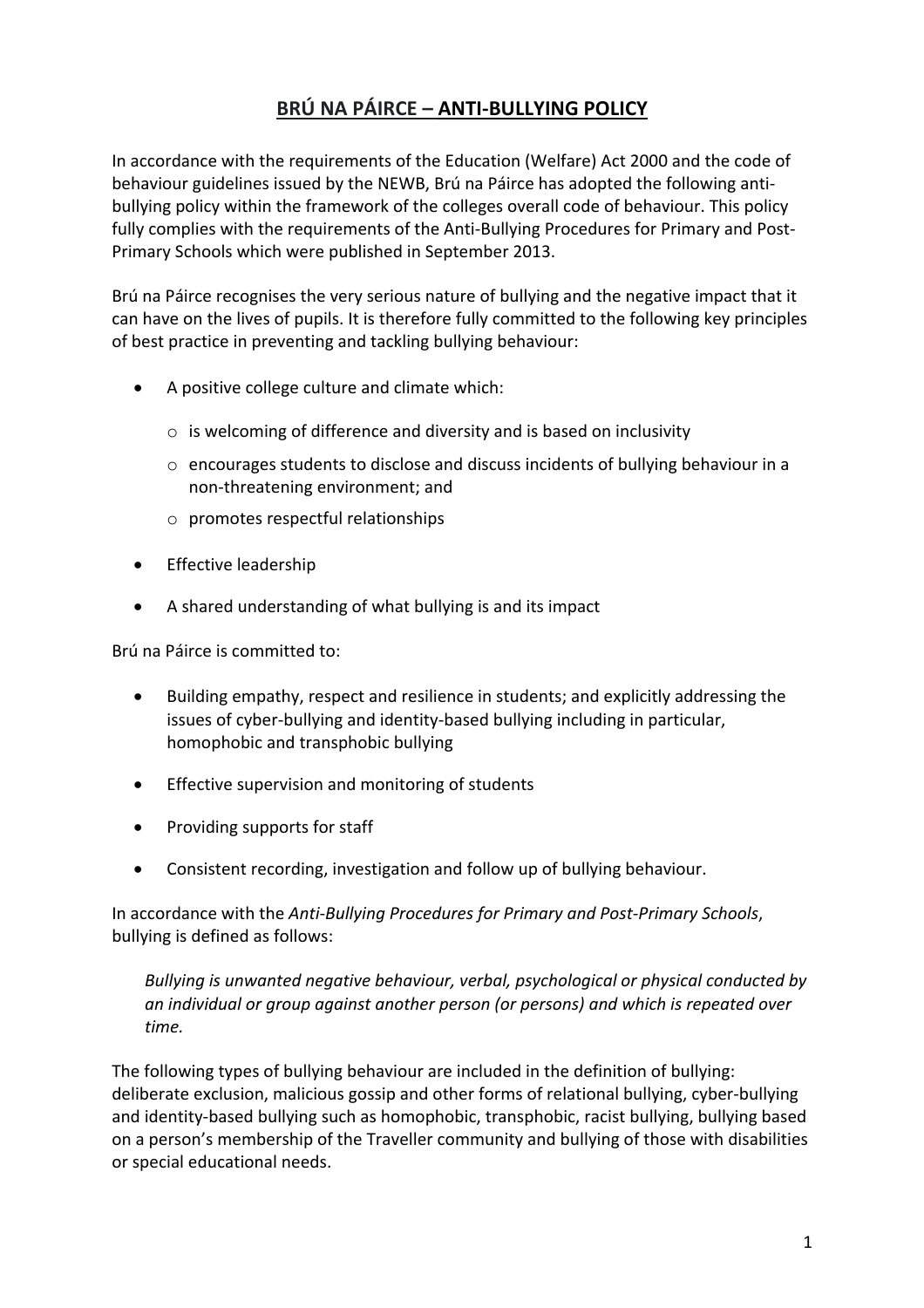In the context of this policy, placing a once-off offensive or hurtful public message, image or statement on a social network site or other public forum where that message, image or statement can be viewed and/or repeated by other people will be regarded as bullying behaviour.

### **All members of staff have a duty of care to uphold the culture of mutual respect in Brú na Páirce and to report any concerns to the relevant staff members.**

The policy addresses bullying behaviour, harassment and sexual harassment. While it primarily addresses issues related to bullying of students, it applies also to teaching and other college staff.

The policy applies for the duration of the two week course-during the daytime teaching/study hours of the course.

## **Procedures for Dealing with Incidences of Bullying**

Incidents of bullying behaviour will be dealt with by the following steps:

- Where the incident is deemed to be minor, a verbal warning will be given to the bully to stop the inappropriate behaviour, pointing out how he/she is in breach of the Code of Behaviour and trying to get him/her to see the situation from the victim's point of view. If deemed appropriate, parents may be contacted
- If the behaviour persists, the parents/guardians of the victims and bullies will be informed. Thus, they will be given the opportunity of discussing the matter and will be in a position to help and support their children before a crisis may occur. Appropriate sanctions will be imposed
- Appropriate personnel will interview all of the students involved in a bullying incident
- All interviews will be conducted with sensitivity and with due regard to the rights of all students involved
- The alleged victim and perpetrator(s) will be invited to write down any relevant details
- The alleged victim and alleged perpetrator(s) of the incident will be spoken to and encouraged to solve the problem
- Records will be kept of all incidents and of the procedures that were followed
- Appropriate personnel will monitor progress of students involved in a bullying incident